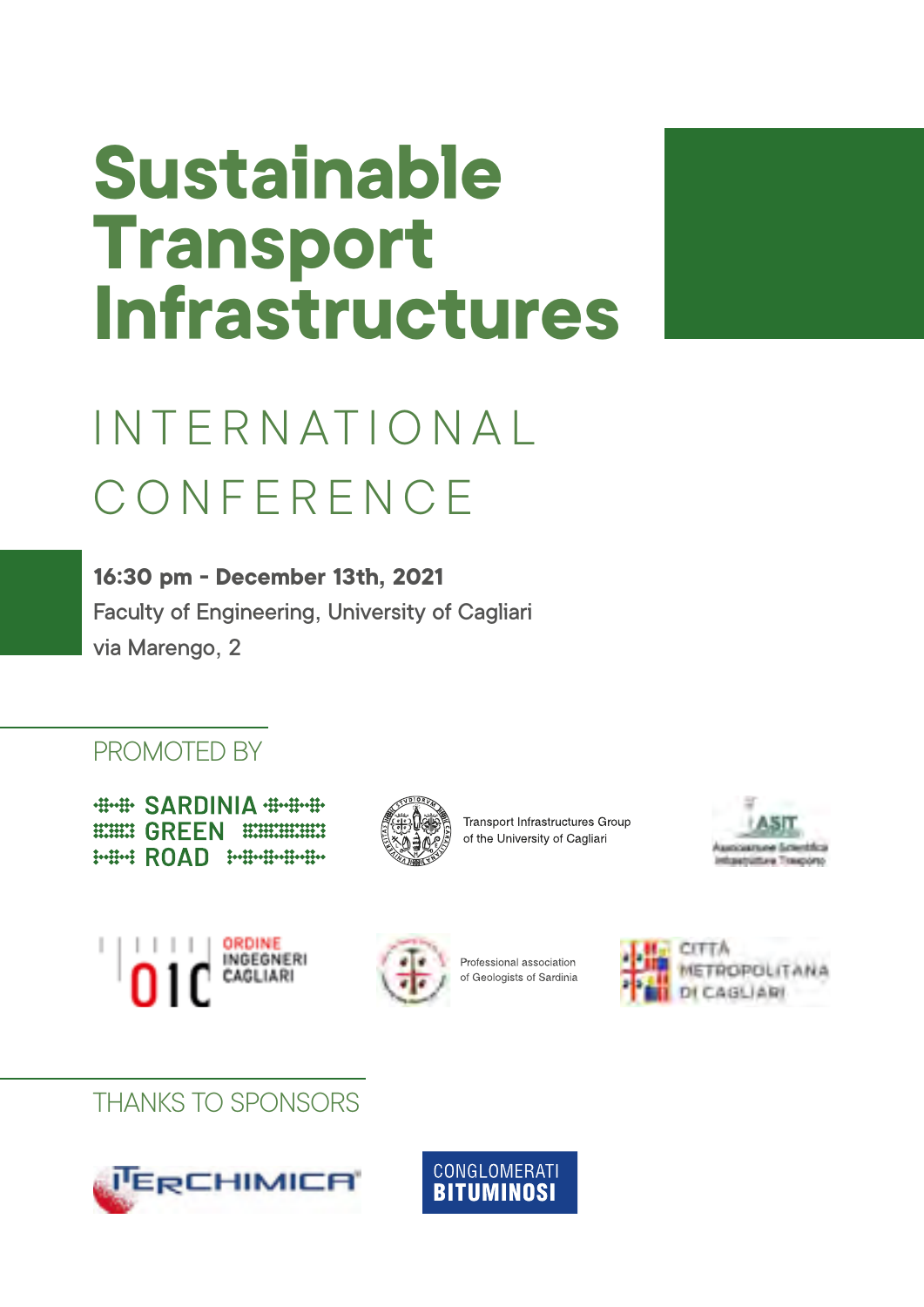The challenge that professionals, companies and public administrations of our country will have to face has few precedents: implementing the transport infrastructures already planned, those provided in the PNRR (National Resilience and Restart Plan) and the new EU 2021-2027 program. No less than 100 billion euros will be available for roads, railways, ports and airports.

How to make them? With what methods, what resources, what manufacturing technologies? And, above all, with what professionalism?

How will transport infrastructure projects, mostly developed with traditional approaches, be able to adapt and include innovative green technologies and the circular economy?

Scientific research in the "Roads, Railways and Airports" sector has been focusing on these issues for decades and the conference, promoted by the University of Cagliari and ASIT (Italian Association Transport Infrastructures).

The Conference addresses some international points of view on scientific research, on the best practices of analysis, design and construction. Sardinia is an ideal laboratory for experimenting, developing and promoting innovative green solutions for the infrastructures of the future.

Many transport infrastructures are being built on the island and due to its specificity and concentration of alternative materials it will become a place to experiment and disseminate good practices of circular economy and sustainability.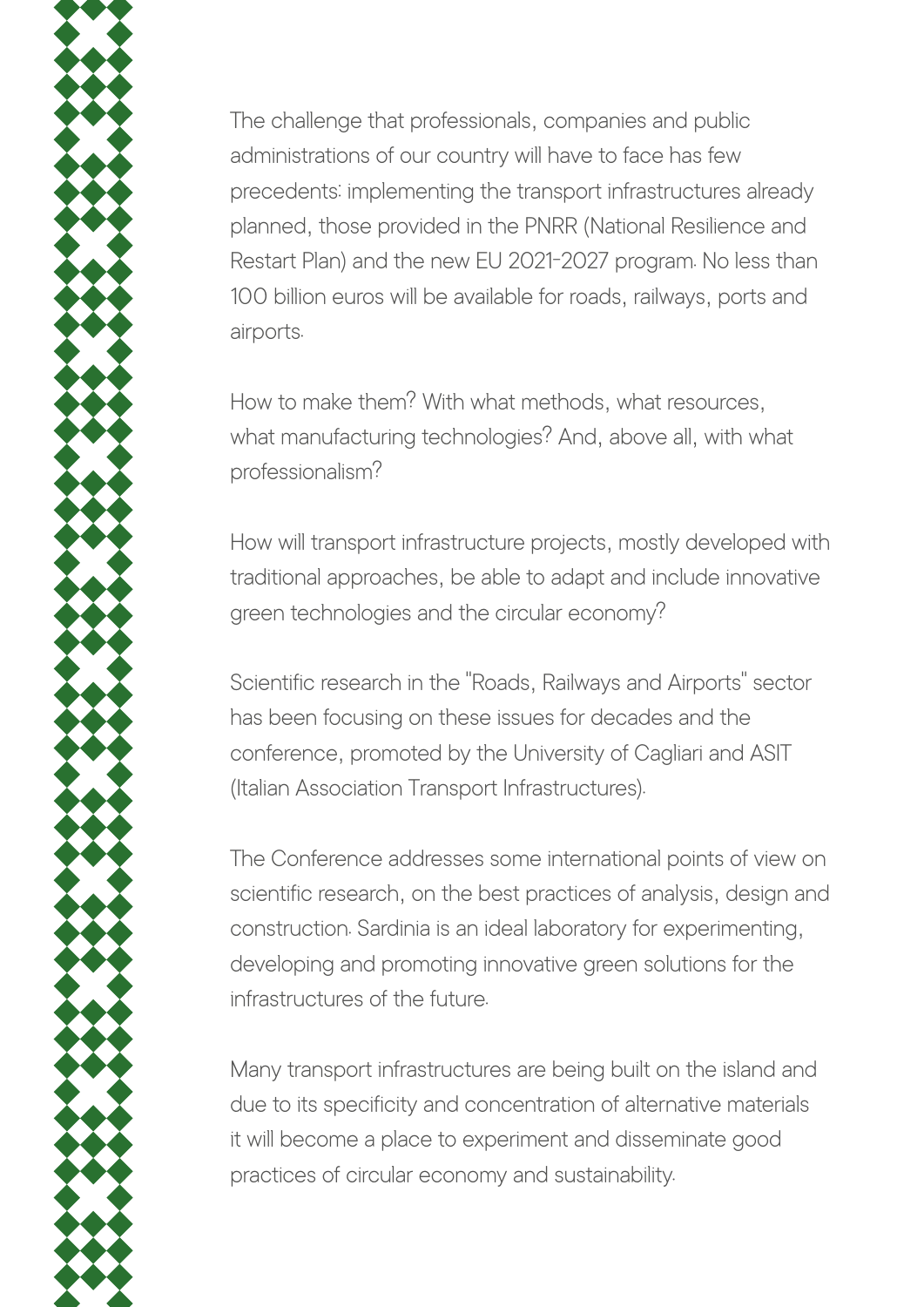## **Programme**

## 16:30 / 16:45 ATTENDEES REGISTRATION

16:45 / 17:00 INTRODUCTION

#### **Welcome greetings**

**Prof. Giorgio Massacci** DICAAR Director University of Cagliari

#### **Innovation and Scientific Research in the Italian Transport Infrastructures**

**Prof. Massimo Losa** President ASIT Scientific Association of Transport Infrastructures Professor of Roads, Railways and Airports, University of Pisa

#### **The Case Of Sardinia. Italian Laboratory For Green Pavement**

| Prof. Mauro Coni | ASIT - Professor of Roads, Railways and Airports |
|------------------|--------------------------------------------------|
|                  | University of Cagliari                           |

- **Dr Gianluca Cocco** Director General of the Department of Environmental Protection, Sustainability, Strategic Evaluation Regional Sardinia Administration
- **Dr Paolo Mereu** Roads Manager of the Metropolitan Cagliari Administration

| <b>Dr Silvia Portas</b> | Deputy Infrastructures Design         |
|-------------------------|---------------------------------------|
|                         | SOGAER Cagliari International Airport |

#### **South Africa Sustainability Perspective**

| <b>Prof. Cristina Trois</b> | Full Professor in Environmental Engineering                  |
|-----------------------------|--------------------------------------------------------------|
|                             | South African Research Chair in Waste and Climate Change     |
|                             | at University of KwaZulu-Natal                               |
|                             | Head of School of Civil Engineering, Survey and Construction |

#### 17:45 / 19:00 KEYNOTE SPEECH

#### **Sustainable Transport Infrastructures: Materials and Procedures**

| <b>Prof. Imad Al-Qadi Bliss</b> | Professor of Engineering                                      |
|---------------------------------|---------------------------------------------------------------|
|                                 | Director of the Advanced Transportation                       |
|                                 | Research and Engineering Laboratory (ATREL)                   |
|                                 | the Illinois Center for Transportation (ICT)                  |
|                                 | and the Smart Transportation Infrastructure Initiative (STII) |
|                                 | at the University of Illinois at Urbana-Champaign (UIUC)      |

#### 19:00 / 19:30 ROUND TABLE AND DISCUSSION